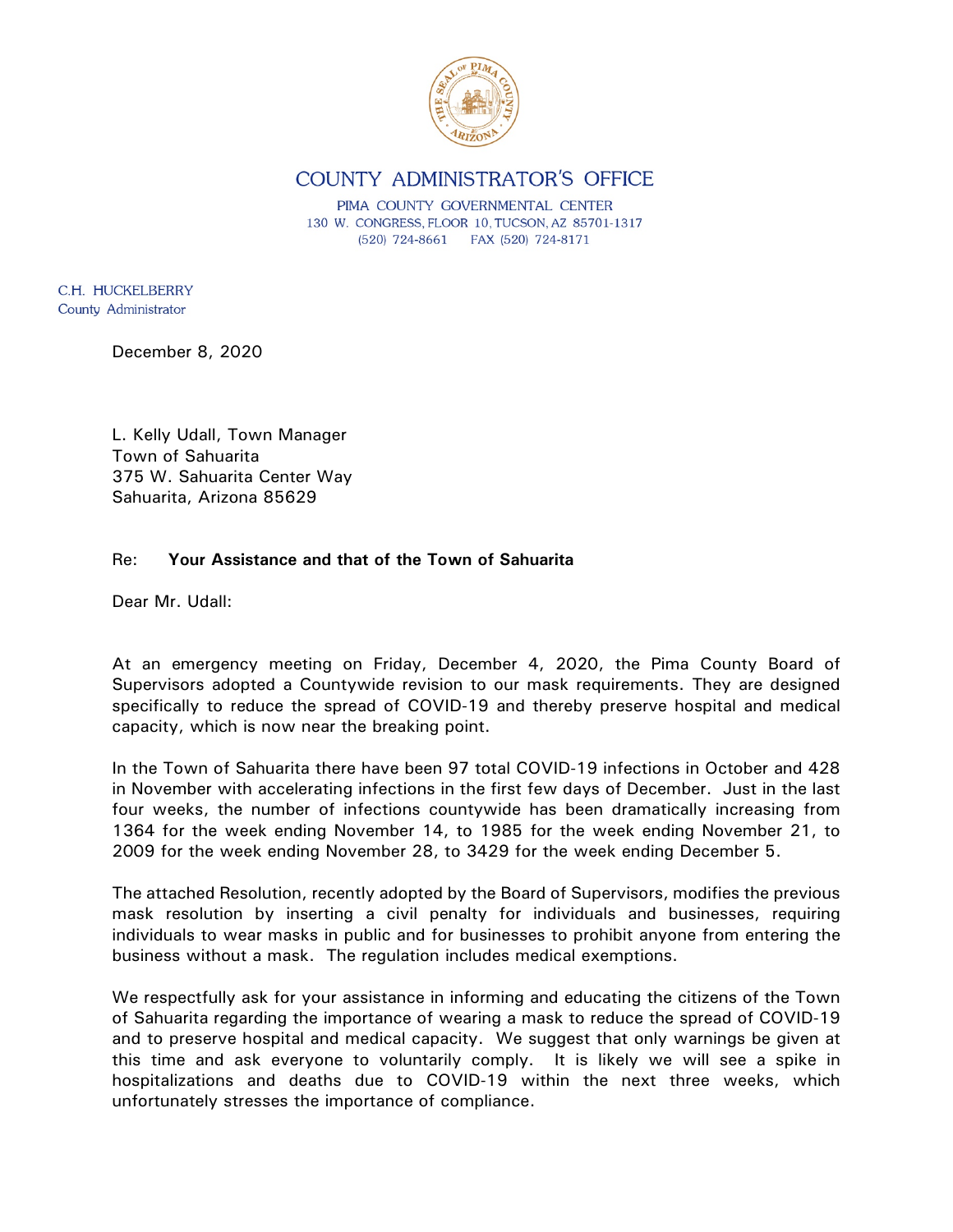Mr. Udall Re: **Your Assistance and that of the Town of Sahuarita** December 8, 2020 Page 2

Pima County asks for your cooperation and assistance. I would like to thank you in advance for such.

Sincerely,

C. Dubelbeury

County Administrator

**Enclosures** 

c: The Honorable Tom Murphy, Mayor, Town of Sahuarita The Honorable Chairman and Members, Pima County Board of Supervisors The Honorable Supervisors Elect, Pima County Board of Supervisors Jan Lesher, Chief Deputy County Administrator Francisco García, MD, MPH, Deputy County Administrator & Chief Medical Officer, Health and Community Services Terry Cullen, MD, MS, Public Health Director, Pima County Health Department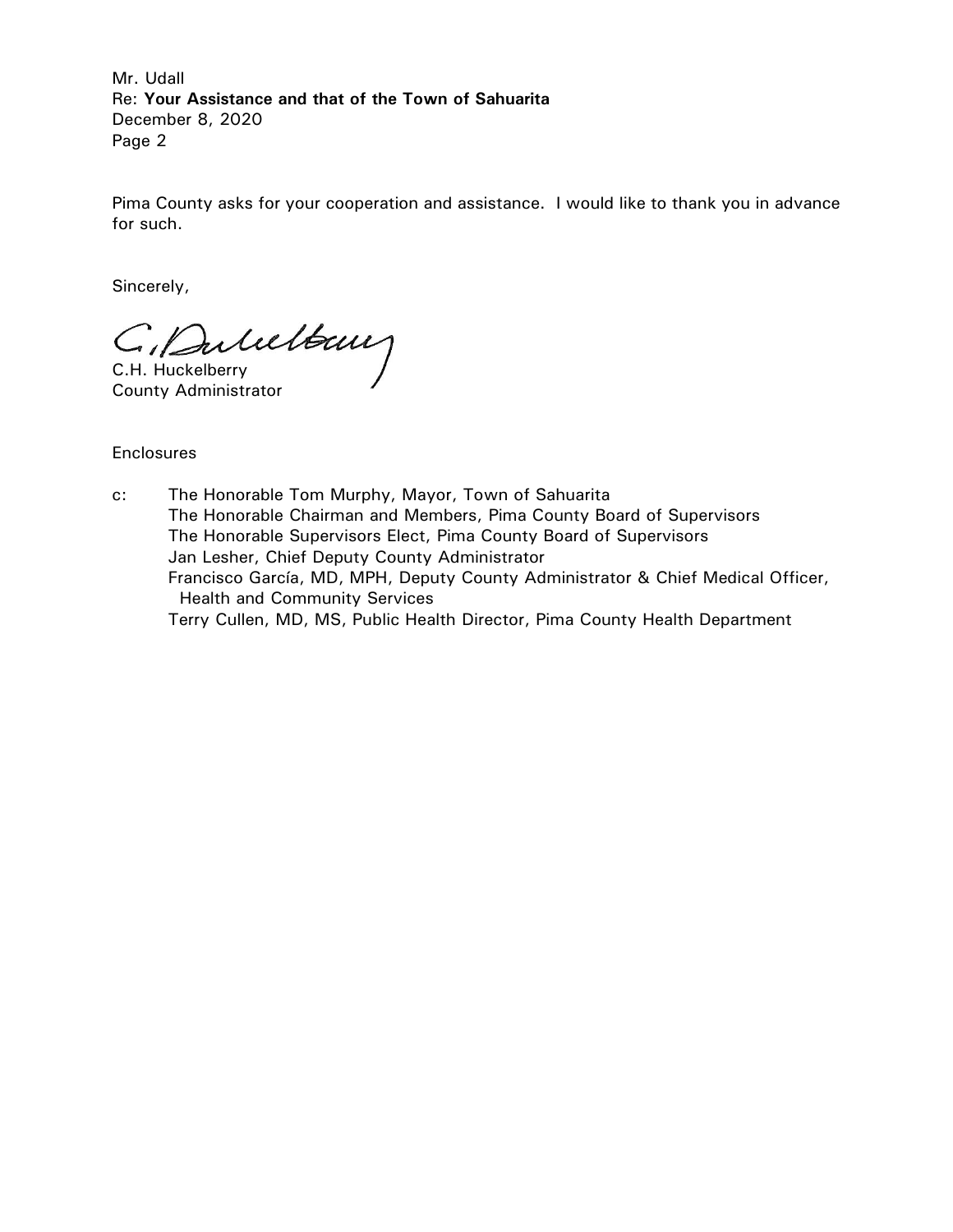## RESOLUTION NO. 2020-96

RESOLUTION OF THE PIMA COUNTY BOARD OF SUPERVISORS ADOPTING REGULATIONS NECESSARY FOR THE PUBLIC HEALTH AND SAFETY OF PIMA **COUNTY'S INHABITANTS, REQUIRING PERSONS TO** WEAR FACE COVERINGS WHEN THEY ARE IN PUBLIC **PLACES** AND CANNOT **EASILY MAINTAIN** A CONTINUOUS PHYSICAL DISTANCE OF AT LEAST 6 **FEET FROM ALL OTHER PERSONS** 

The Board of Supervisors of Pima County, Arizona finds:

- 1. On March 19, 2020, Pima County adopted Resolution 2020-18, declaring a state of emergency related to the Covid-19 outbreak. That state of emergency remains in effect.
- 2. The Covid-19 pandemic is the worst public-health crisis the United States has faced in a century. It has caused over 273,000 confirmed deaths in the United States and infected over 13.9 million people, though the actual numbers of deaths and infections are very likely higher. Many of those who survive Covid-19 will do so only after experiencing serious illness and lengthy hospitalization.
- 3. On June 19, 2020, the Pima County Board of Supervisors adopted Resolution 2020-49, requiring all persons in Pima County who are not exempt under that Resolution to wear compliant face coverings while in public and unable to easily and continuously physically distance from others. The Board hereby readopts and incorporates by reference the findings in Resolution 2020-49, as updated by those in this Resolution.
- 4. Section 5 of Resolution 2020-49 requires that the Board give express authorization before any civil or criminal enforcement of its requirements can be taken.
- 5. Arizona is again experiencing alarming community spread of Covid-19 and decreased availability of necessary healthcare resources, including hospital and intensive-care beds.
- 6. As part of the effort to mitigate the spread of Covid-19, more stringent enforcement of face-covering requirements is necessary.
- 7. Pima County, through both the Board of Supervisors and its Health Department, has broad authority to take action to protect the public health and safety of all Pima County's inhabitants, see A.R.S. § 11-251(17); A.R.S. Title 36, Chapter 1, Article 4; Marsoner v. Pima County, 166 Ariz. 486 (1991), including authority to adopt and enforce "regulations necessary for the public health and safety of the inhabitants," A.RS. § 36-183.02.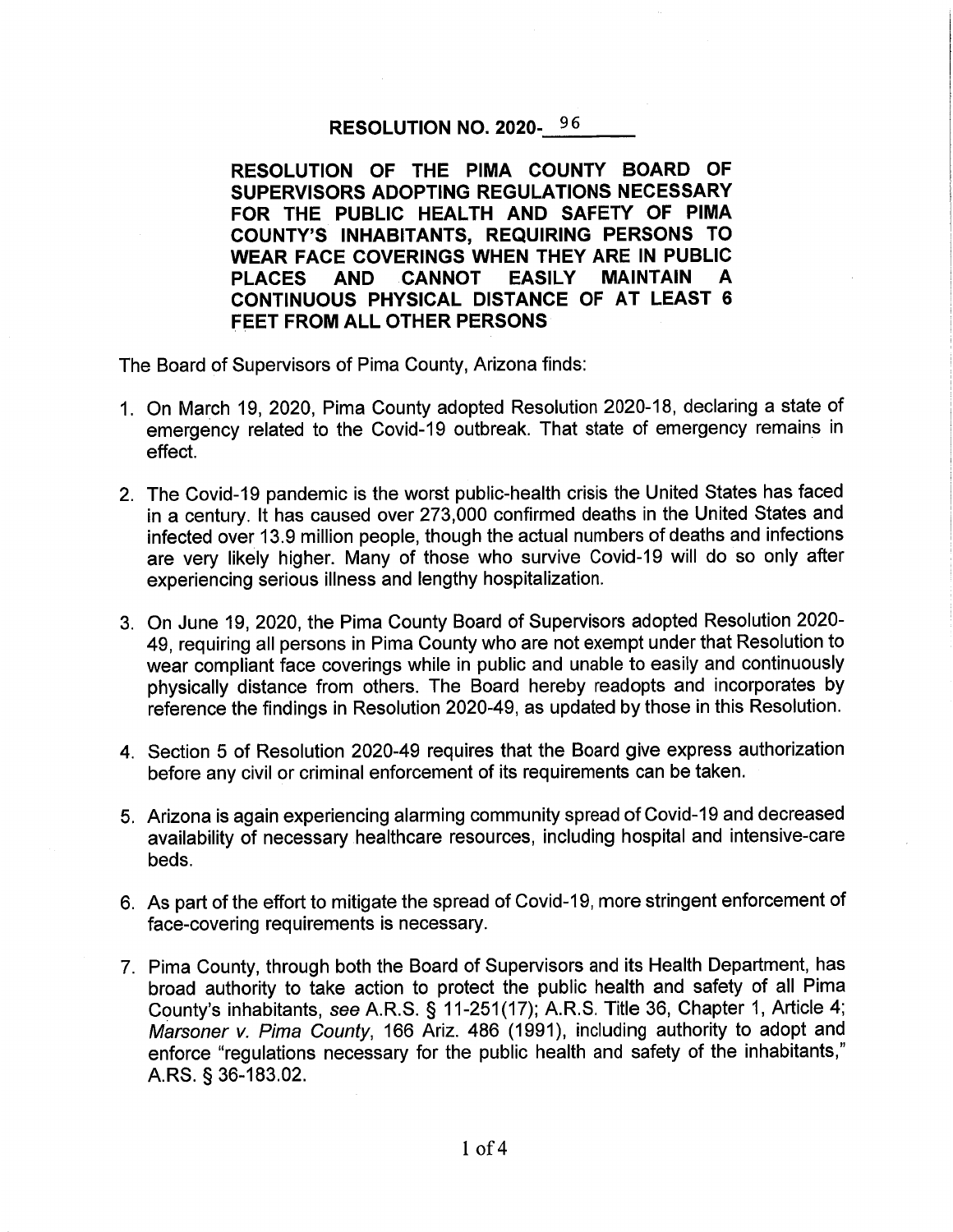8. For purposes of clarity, the Board desires to readopt and restate the provisions of Resolution 2020-49, with amendments to Sections 3 and 5 and other clarifying amendments in Section 1(b).

## NOW, THEREFORE, BE IT RESOLVED,

Section 1. Face coverings required. Every person must wear a face covering that completely and snugly covers the person's nose and mouth when the person is in a public place and cannot easily maintain a continuous distance of at least six feet from all other persons. For purposes of this Resolution:

- a. "Face covering" does not include any mask that incorporates a one-way valve (typically a raised plastic cylinder about the size of a quarter on the front or side of the mask) that is designed to facilitate easy exhaling.
- b. "Public place" means any place, indoor or outdoor, that is open to the public or a segment of the public and includes, but is not limited to, businesses or other establishments where people assemble or members of the general public may enter; schools; offices; public buildings, highways, and parks; and public transportation, including taxicabs and ride sharing.

Section 2. Exempt persons. Section 1 of this Resolution does not apply to:

- a. Children under the age of 5. Parents or guardians are responsible for ensuring that children between the ages of 5 and 17 wear appropriate face coverings when required under this Resolution.
- b. Persons who cannot medically tolerate wearing a face covering. A person is not required to provide documentation demonstrating that the person cannot medically tolerate wearing a face covering.
- c. Persons who are hearing impaired, or communicating with a person who is hearing impaired, where the ability to see the mouth is essential for communication.
- d. Persons, including on-duty law-enforcement officers, for whom wearing a face covering would create a risk to the person related to their work, as determined by local, state, or federal regulators or workplace safety guidelines.
- e. Persons who are obtaining a service involving the nose, face, or head for which temporary removal of the face covering is necessary to perform the service.
- f. Persons who are eating or drinking at a restaurant or other establishment that offers food or beverage service, so long as the person is able to maintain a distance of 6 feet away from persons who are not members of the same household or party as the person.
- g. Any member of a group of persons who are in a public place together and live in the same household or are part of a party of 10 or less, so long as the group can easily maintain a continuous physical distance of at least 6 feet from all other persons not part of the household or party.
- h. Persons who are engaged in outdoor work, recreation, or exercise, when alone or as part of a group of people who live in the same household or constitute a party of 10 or less, so long as they are able to easily maintain a continuous physical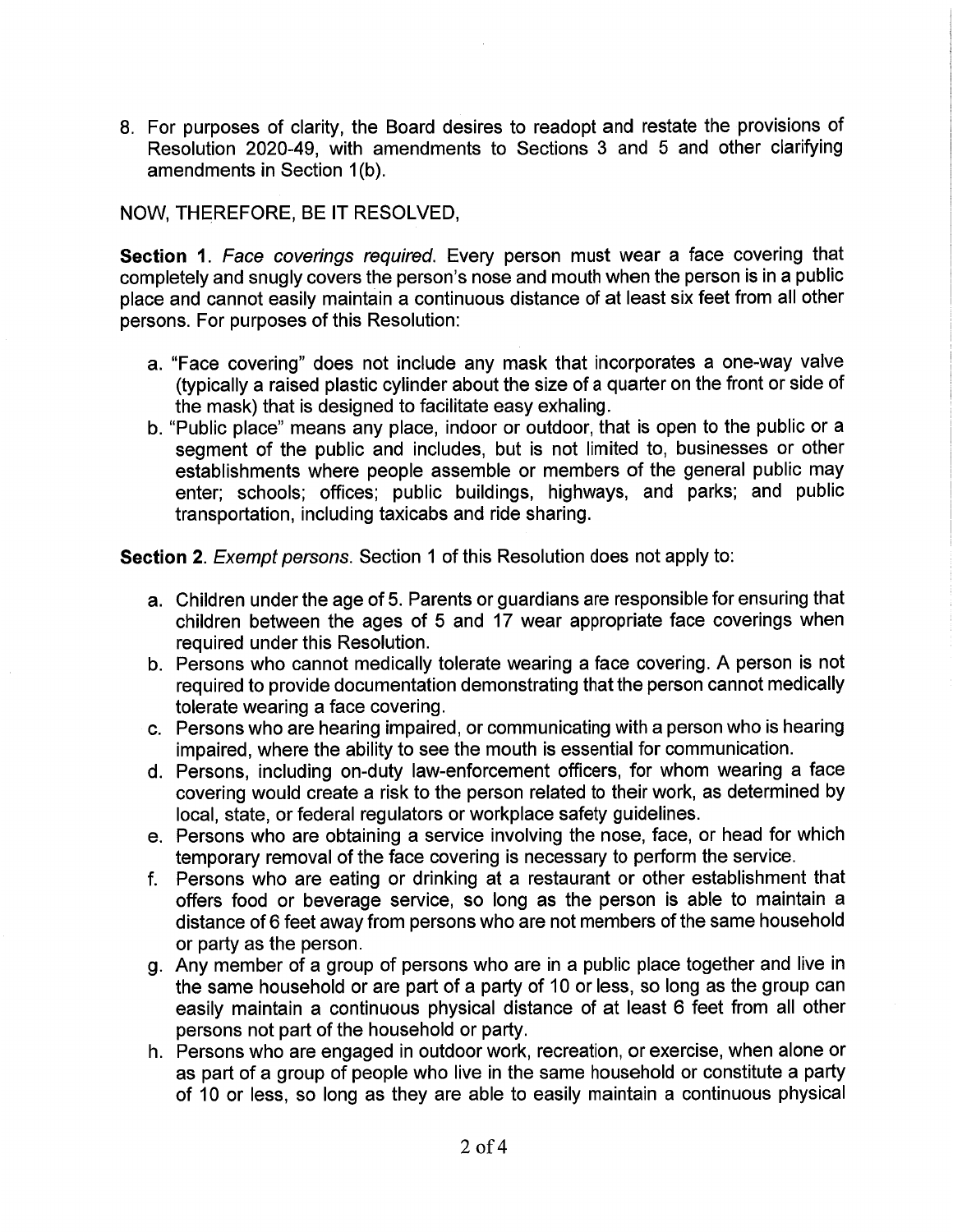distance of at least 6 feet from all other persons not part of the same household or partv.

- *i.* Persons who are incarcerated.
- Persons who are swimming. i.
- k. For any activity not listed for exemption, an exemption may be granted on a caseby-case basis from the Pima County Chief Medical Officer and the Director of the Pima County Health Department. General descriptions of exemptions granted will be posted on a website accessible via www.pima.gov, without identifying who requested the exemption.

Section 3. Establishments. Establishments that are open to the public must provide face coverings to their employees and require them to wear them. Additionally, establishments that are open to the public and in which continuous physical distancing of at least six feet between persons cannot be easily maintained must refuse to allow a person who is not exempt under Section 2 and who is not wearing a face covering to enter the establishment and must request that a person inside the establishment leave if the person is not exempt under Section 2 and is not wearing a face covering.

Section 4. Complaints and investigations. Pima County will provide a public website available via www.pima.gov through which any person may file a written complaint alleging noncompliance with this Resolution at any establishment that is open to the public. The website will allow the submission of photographs, and, when possible, photographs depicting violations should be provided. The Pima County Health Department will investigate complaints and take enforcement action where appropriate. Pima County will post copies of the complaints and associated documentation, including photographs, on the website.

## **Section 5. Compliance and enforcement.**

- a. A violation of Section 1 of this Resolution is a civil infraction that carries a penalty of \$50 per infraction.
- b. A violation of Section 3 of this Resolution by an establishment is a civil infraction that carries a penalty of \$500 per infraction. In addition, if the Pima County Health Department investigates and finds noncompliance at an establishment, it may recommend to any governing body that issues a permit or license to that establishment, including when applicable the Arizona State Liquor Board, that the permit or license be suspended.
- c. Nothing in this Resolution limits or precludes any other means of enforcement authorized by law.

Section 6. Applicability. This Resolution applies throughout Pima County, including within incorporated areas.

**Section 7.** Effective date. This Resolution is effective upon adoption.